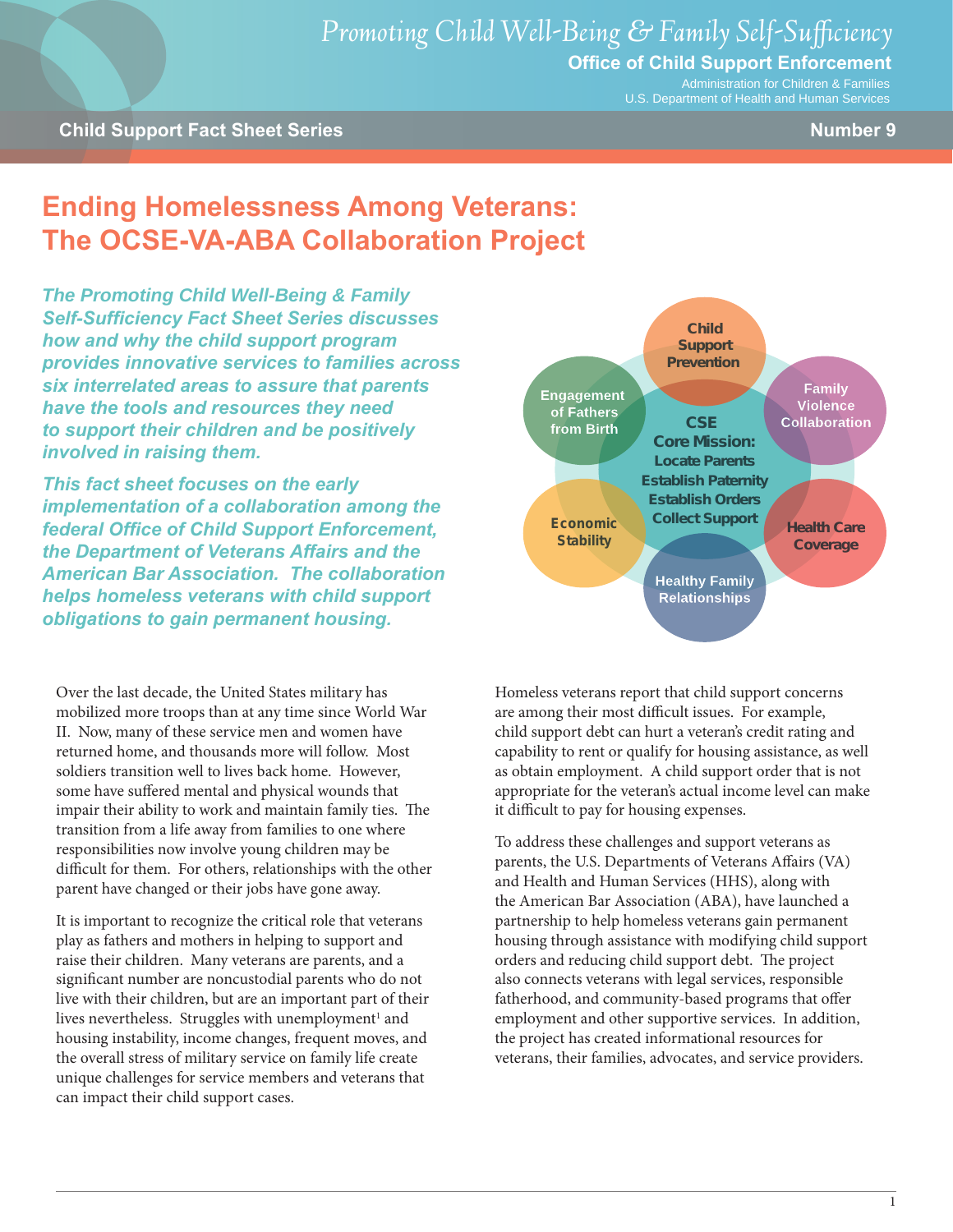Administration for Children & Families U.S. Department of Health and Human Services

**Ending Homelessness Among Veterans: The OCSE-VA-ABA Collaboration Project**

### **How was this partnership formed?**

Homelessness is a persistent problem for some veterans.<sup>2</sup> To better coordinate services for homeless veterans, the VA launched Project CHALENG (Community Homelessness Assessment, Local Education and Networking Groups) in 1994. Project CHALENG is an innovative program that enhances the continuum of care for homeless veterans provided by the local VA and its surrounding community service agencies.<sup>3</sup>

Homelessness not only affects veterans, but also their families. As part of the 2009 VA CHALENG survey, veterans and their advocates reported a strong need for assistance with child support matters; in fact, it was one of the highest areas of need. Surveyed veterans reported that current support orders, child support arrears, criminal justice fees and fines, consumer debts, and other legal judgments can prevent homeless veterans from finding permanent housing. Many of these obligations were incurred while the veteran was homeless, in a phase of active addiction, or otherwise untreated for a serious mental illness.

The CHALENG survey findings prompted HHS, the VA, and the ABA to partner on this project to work with homeless veterans to address their unresolved child support issues. The federal Office of Child Support Enforcement (OCSE), the office within HHS that provides child support services, took the lead.

The OCSE-VA-ABA Collaboration Project began in January 2010 in nine cities recruited as pilot sites: Atlanta, Baltimore, Boston, Chicago, Los Angeles, Minneapolis, San Diego, Seattle, and the District of Columbia. All sites have the same general framework that incorporates referrals from the VA and other veteran's service organizations, targeted child support strategies, and access to legal services. However, each site has also developed activities that fit the mix of services and resources available in that community as well as the specific needs of the homeless veterans served by that site.

At the end of the first year, project partners in each site summarized their progress and current operating model. The first part of the report reflects comments from the child support agencies in each pilot city participating in the OCSE-VA-ABA collaboration. It describes how sites are working their successes, challenges, and lessons learned. The second part describes the working model in each site and resources available to other states and tribes related to homeless veterans.

### **What are the elements of this collaboration?**

The nine pilot sites have greatly improved child support services for homeless veterans and positively touched the lives of veterans and their families. But it wasn't easy. The level of coordination and collaboration among the three partners was sometimes complex due to the different missions of each organization and the multiple layers of programs, operations, and regulations that govern each entity.

### **Early Outcomes**

Project partners are working to compile and assess the final outcomes of this collaborative effort. Sites will report on a variety of outcomes such as:

- • Client demographics
- • Types and amounts of support owed (i.e., arrears only, current)
- • Changes to the child support order
- • Compliance with the child support order
- • Arrearages modified or reduced
- • Child visitation agreements established or modified

At this time, combined results from the nine pilot sites show that over 2,000 veterans contacted one or more of the project partners. All sites reported serving significant numbers of Vietnam and Persian Gulf War era veterans. Typically, these older veterans had prior child support debts, which were primarily owed to the state to repay welfare benefits received by their families. Combined these old child support debts were significant—over \$5 million. However, most veterans did not have ongoing current support obligations. The number of Operation Iraqi Freedom and Enduring Freedom veterans served was relatively low, although this is expected to increase as more troops come home.

In many of the sites, veterans received some type of assistance from more than one project partner. The partners provided services to over 1,000 veterans and resolved nearly \$800,000 in state-owed child support debt.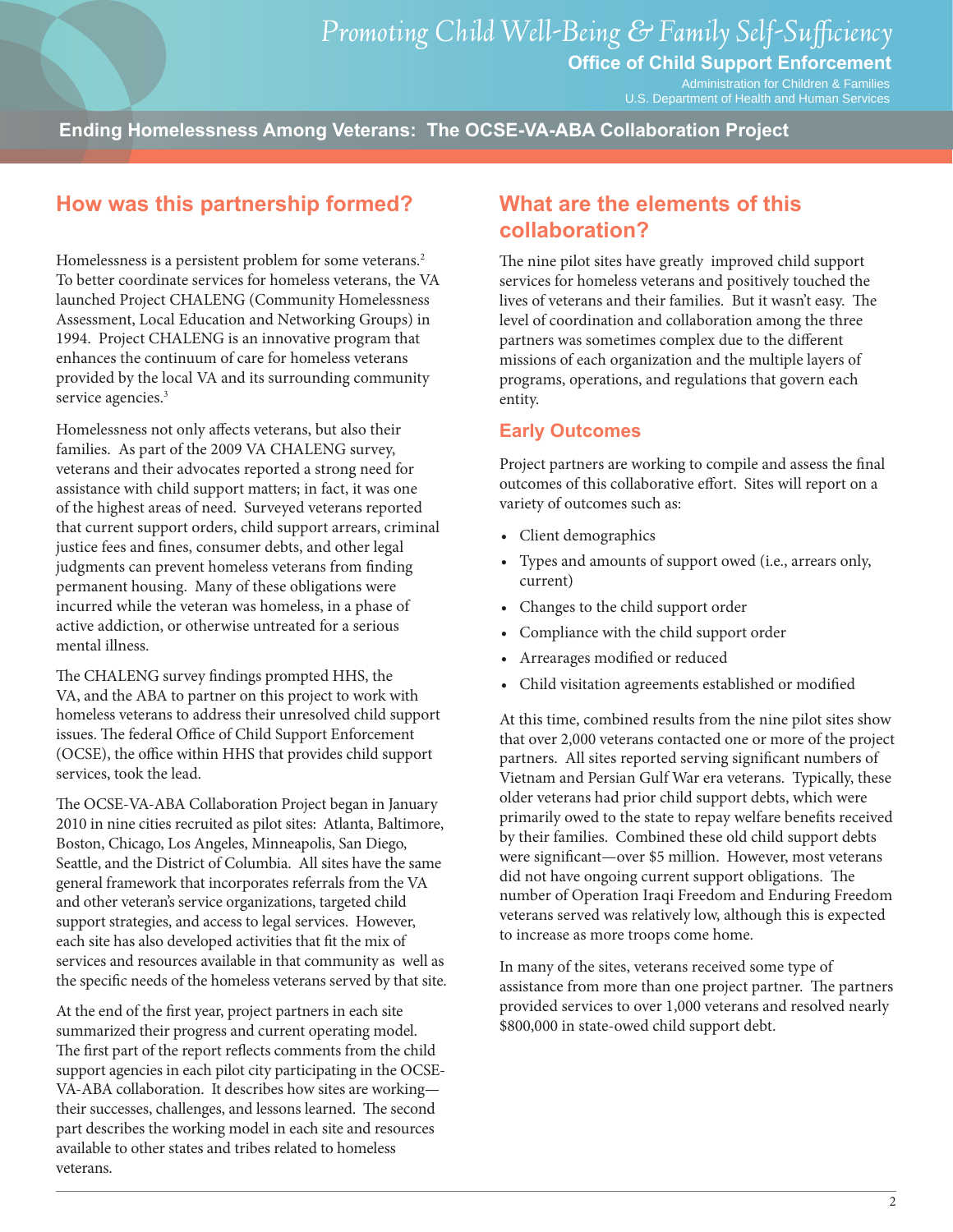Administration for Children & Families U.S. Department of Health and Human Services

**Ending Homelessness Among Veterans: The OCSE-VA-ABA Collaboration Project**

### **Referral Processes**

Every site has a process for referring homeless veterans to the child support agency. Most referrals are sent from either the VA or ABA partner in the pilot site, with the majority initiated by VA staff. Child support agencies also receive referrals directly from legal service programs and other ABA project designees. When the child support agency or the veteran's advocate determines that legal representation is needed, the veteran is referred to the ABA partner.<sup>4</sup>

Not all veterans served are referred from the VA or ABA. Homeless veterans enter the program through various points, including non-profits and community resources that shelter homeless veterans. These multiple points of entry can make it difficult for partners to predict the level of resources needed. Both the number of potential cases and the intensity of intervention required have fluctuated within each site.

#### **Outreach**

Project partners are in constant communication. They review efforts and develop ways to collaborate effectively to assist veterans who have identified themselves as homeless and needing child support assistance. This ongoing interaction creates opportunities for child support agencies to participate in veteran outreach events to identify and refer veterans for legal assistance and to develop materials and other ideas to assist veterans with their child support issues.

Child support outreach efforts help address the partners' lack of information and misconceptions about program services to noncustodial parents. Child support agencies conduct training to both VA and ABA staff to enhance their understanding of the program's process and to highlight the common goals shared among the partners to assist veterans, such as access to supportive services, modification of existing child support orders, and receipt of consistent family support. This training spurred the creation of a decision tree tool by one VA site to identify veterans with child support issues. The training sessions also help legal staff with limited experience in child support to gain a better understanding of the program.

Child support agencies also focus outreach efforts directly to veterans at Stand Downs and Operation Yellow Ribbon events. These events offer veterans the opportunity to seek assistance for many health, social, and family issues, including child support.

At some events, child support agencies provide oneon-one sessions with veterans to answer case specific questions, offer advice and research case information. Response to this type of outreach has been so successful that a few child support agencies are considering establishing and coordinating child support courts that would take place at Stand Down events.

VA hospitals, community agencies,<sup>5</sup> and transitional living shelters also host child support outreach events. Plans are underway to coordinate larger veteran outreach efforts where several child support agency workers can interview the veterans, release driver's licenses that have been suspended for nonpayment of support, and negotiate arrears payments. Other ideas include the co-location of a child support agency representative in a live-in rehabilitation center for homeless veterans.

Creating *pro se* legal assistance clinics is another outcome of collaboration among project partners. Clinics are staffed with volunteer attorneys, student lawyers, veterans service officers, social workers, and representatives from each of the other entities attending and assisting with the clinics. New project sites are also emerging at state and local veterans service organizations that serve homeless veterans, while existing relationships with the compensated work therapy programs are attracting participation of more VA facilities.

### **Dedicated Staff**

Project work is staff-intensive for child support agencies because of the manual effort required to address the complex and time-intensive challenges facing veterans with child support, housing, and other substantive issues. This is particularly true in cases where the veteran may not have access to a support network that can assist with obtaining the necessary case information to proceed.

Since child support agencies, like the other project partners, have experienced recent staffing and resource reductions, consistent communication between agencies about referred cases is affected. Participating child support agencies have lost dedicated full-time staff to this project. Because of the staff shortage, the intake and referral processes can be lengthy, and not all staff have the skills and training required to work with the complex issues faced by homeless veterans.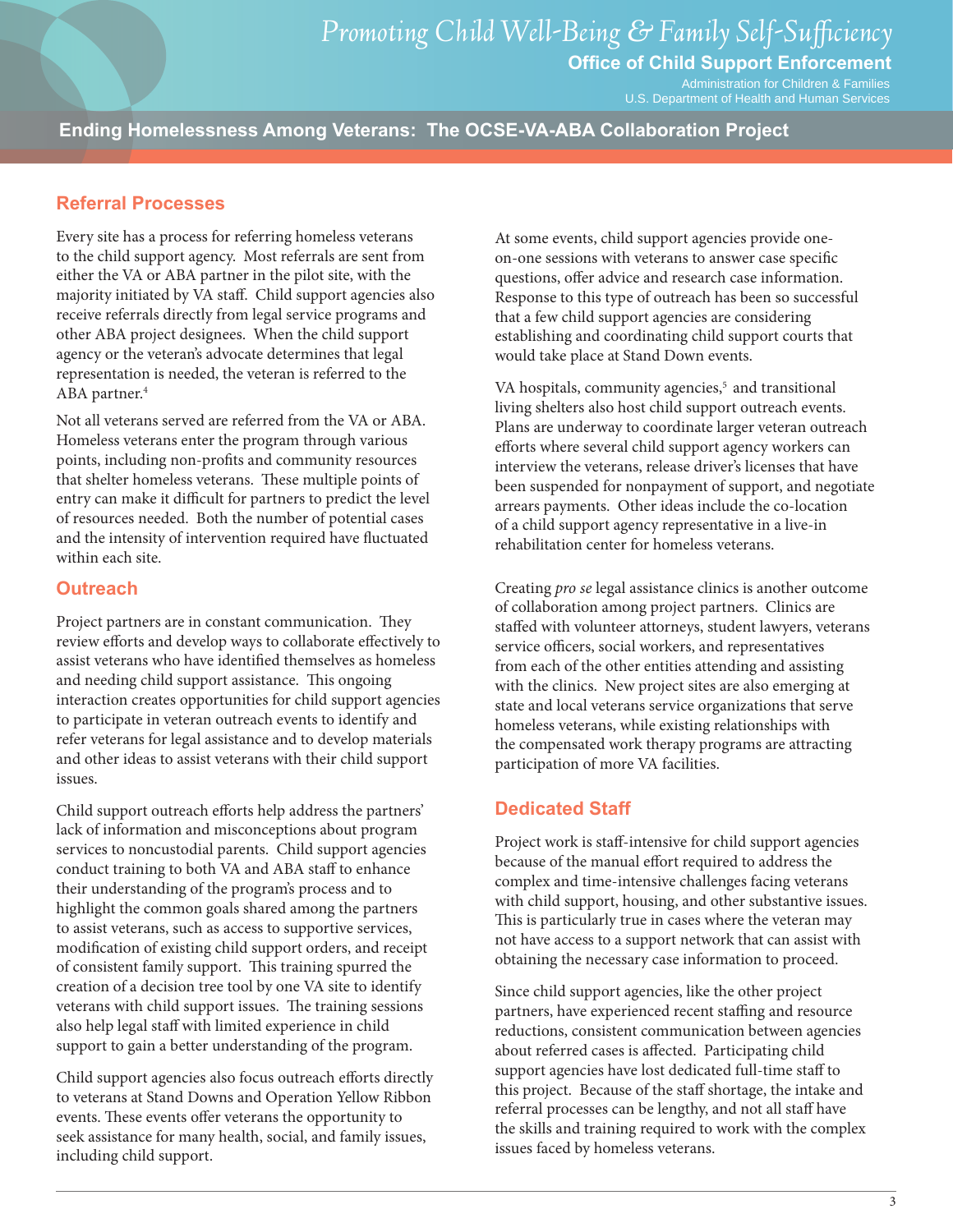Administration for Children & Families U.S. Department of Health and Human Services

**Ending Homelessness Among Veterans: The OCSE-VA-ABA Collaboration Project**

### **Programmatic and Caseload Complexity**

The complexity of both the child support program and the VA program—and the scope of challenges faced by homeless veterans—make it difficult for each partner to know everything needed in order to provide successful service. For example, a lack of accurate information regarding the statutes and regulations that govern child support programs means that partner agencies may not always understand what a child support agency can and cannot do to help a veteran. Similarly, child support staff can have knowledge gaps about the specific workings of the VA or the VA programs or personnel. The disparate resources among sites and the project partners also play a role in the disposition of these cases.

#### **Interstate Cases**

The project sites reported that many of the referred veterans have interstate child support cases, but do not know where their case resides, making it difficult for the agencies to provide services. Federal partners are working to help sites develop a broader network of persons and agencies in other sites and jurisdictions that can help in resolving interstate child support cases. Many homeless veterans do not have access to transportation, have very limited resources, or may have psycho-social barriers that prohibit them from traveling to other locations to obtain and sign paperwork or appear in matters involving their cases. Child support agencies hope to facilitate communication in intergovernmental cases, for example where the other parent lives in a different state or on a tribal reservation.

### **What are some of the early implementation lessons?**

Collaborations that have shown the most success in many instances are partnerships with veteran organizations that can provide an array of supportive services to veterans to help them with the complex set of issues that they face.

• State veteran services organizations can be useful in establishing outreach and service strategies. Certain state veteran's organizations offer their own financial assistance to veterans that are a potential source of partnerships for child support. In exchange for paying a portion of their non-garnishable benefit, the child support agency exempts the veteran from certain enforcement measures like license suspension or bank levies. This type of agreement can allow a veteran to continue working and make consistent payments.

- It is beneficial to have a child support veteran or military liaison or advocate with military experience so that the staff person has a full understanding of not only child support, but also of the military, and can navigate in both worlds.
- • Debt management programs can be an effective tool in reducing the amount of arrears owed. In some cases, large amounts of arrears owed to the state to repay cash assistance have been compromised or forgiven, as well as state-owed interest and penalties in cases where some type of payment agreement has been reached between the child support agency and a veteran.
- • Child support orders also have been modified in some cases to reflect a veteran's actual ability to pay in light of the current economic situation that the veteran is facing.
- Many of the cases referred to the project partners have an interstate component. In most cases, the "other state" is not part of this project, and project partners have had difficulty locating the necessary resources in the "other state," especially related to legal matters.
- • Because the cases are so complex, it can be a challenge to provide services with the existing resources available to project partners, including staff with subject matter expertise.
- Project partners share a goal of helping homeless veterans manage their child support obligations. However, differences arise on how to achieve this goal. Organizations may differ in the way they balance safeguarding due process, protecting the financial benefit of those who have served, and ensuring that noncustodial parents are responsible and providing a stable source of income for their children.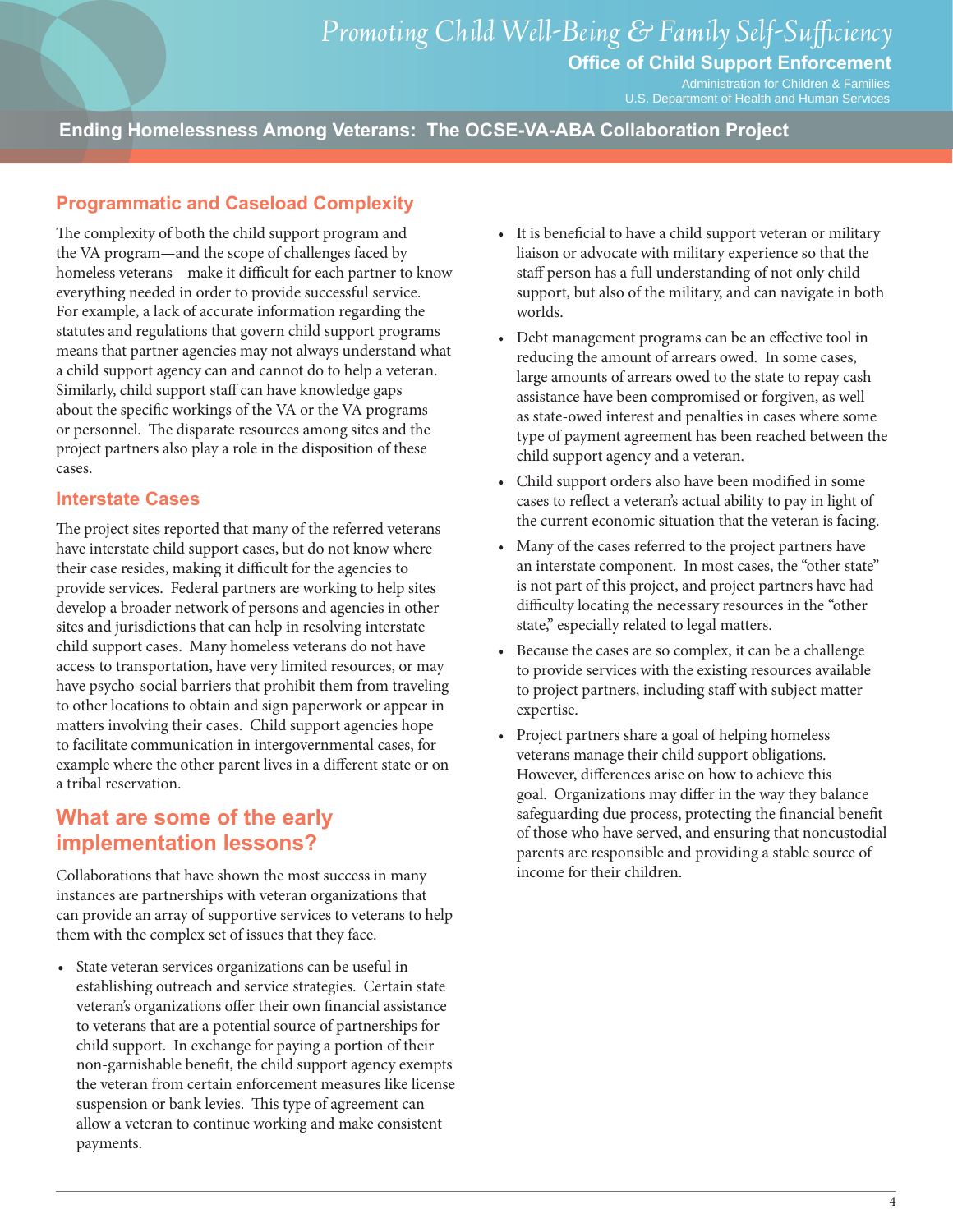Administration for Children & Families U.S. Department of Health and Human Services

**Ending Homelessness Among Veterans: The OCSE-VA-ABA Collaboration Project**

### **Individual Site Models**

#### **Atlanta**

*Collaboration partners:* Georgia Department of Child Support Services; Department of Veterans Affairs; Georgia Law Center (GLC).

*The process model:* The VA staff screen and assess applicants for referral to the Georgia East Point Child Support Services office for Fatherhood Program services and/or legal services (GA Law Center). The child support office houses two Georgia fatherhood agents and one paralegal from the Georgia Law Center. The Georgia fatherhood agents handle VA referrals twice a month for four work hours. Fatherhood agents address educational and employment needs, parenting/life skills, case management, and reviews and modifications. The paralegal (GA Law Center representative) handles referrals once a month for four work hours. The paralegal addresses legal issues that cannot be handled by the child support office (i.e., paternity issues and contempt actions).

#### **Baltimore**

*Collaboration partners:* Baltimore County Child Support Enforcement Agency; Baltimore City Office of Child Support Enforcement; Department of Veterans Affairs; The Baltimore County courts; Department of Social Services; Homeless Persons Representation Project (HPRP).

*The process model:* The VA staff initiates the referrals to the Baltimore County child support office. If the child support agency can assist the veteran with concerns noted on the referral sheet, the agency proceeds accordingly. If legal representation is needed, the child support office makes the referral to the HPRP. While the intent of the project is to focus on Baltimore City, project responsibility has been assigned to Baltimore County during reevaluation of the city's child support services contract. Baltimore City makes the appropriate referrals.

#### **Boston**

*Collaboration partners:* Massachusetts Department of Revenue, Child Support Enforcement Division; Department of Veterans Affairs, Compensated Work Therapy Programs (VA-CWT) in Bedford, West Roxbury, Northampton, MA; Massachusetts Department of Veterans Services; Shelter Legal Services; Volunteer Lawyers Project.

*The process model:* The Massachusetts child support agency continues to market its already successful collaboration with VA-CWT in the area and is trying to expand into other facilities. This model is described in [DCL-05-24.](http://www.acf.hhs.gov/programs/cse/pol/DCL/2005/dcl-05-24.htm) Additionally, in August 2011, the child support agency launched a pilot program with local Veterans Service Officers (VSOs) in a select group of towns to collect a portion of a monthly stipend paid to needy veterans who are often homeless. In exchange for the payments, the child support agency agrees to suspend enforcement, allows the veteran to keep up to \$2,500 in a bank account, and can restore licenses revoked or suspended due to nonpayment of support.

#### **Chicago**

*Collaboration partners:* Illinois Office of Child Support; Illinois Attorney General's Office; Department of Veterans Affairs; John Marshall School of Law.

*The process model:* The Illinois child support agency has been conducting outreach to two VA hospitals and one VA outpatient treatment program. The child support program completed on-site visits and communicated with its project partners via e-mail and fax. The project relies on the VA sites to develop the referrals to the child support agency for a review of the veteran's child support case and issues. Cases that involve custody issues are referred to the John Marshall Law School Clinic.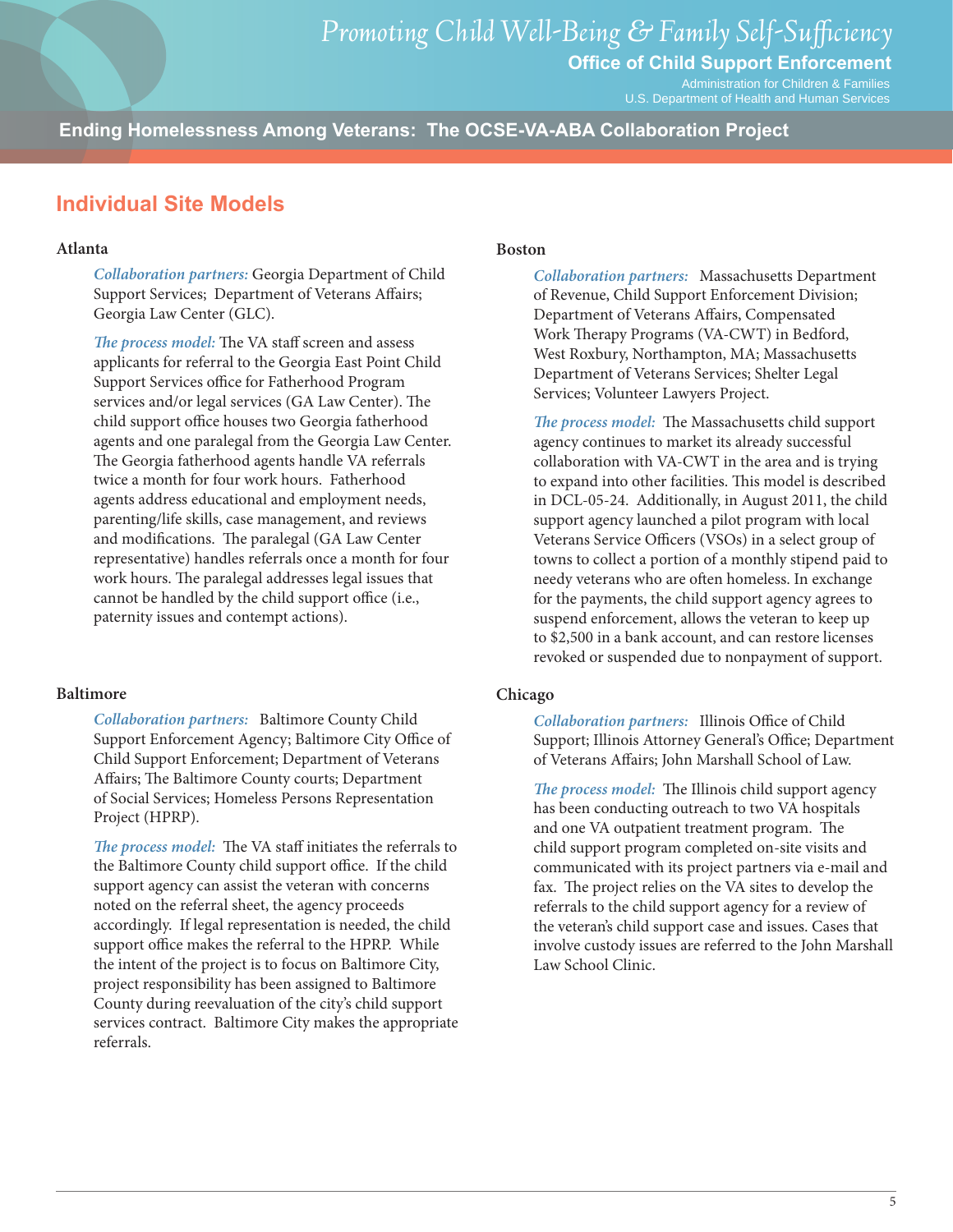Administration for Children & Families U.S. Department of Health and Human Services

**Ending Homelessness Among Veterans: The OCSE-VA-ABA Collaboration Project**

#### **Los Angeles**

*Collaboration partners:* Los Angeles County Child Support Services; Department of Veterans Affairs; ABA (Public Counsel); Homeless Coalition (Corp. for Supportive Housing).

*The process model:* Los Angeles County is conducting outreach to homeless veterans at Stand Down events and is co-located at a veteran's treatment facility with the Public Counsel (pro bono law firm) and a private attorney. Los Angeles is working on resolving veterans' requests for California's Compromise of Arrears Program (COAP) approvals and payment plans. The county is attempting to coordinate a larger veteran outreach where several child support officers can interview the veterans, release suspended licenses, and negotiate arrears payments. They are also hoping to coordinate a child support court for Stand Down events.

#### **Minneapolis**

*Collaboration partners:* Child Support Offices in Hennepin County, Ramsey County and Minnessota Department of Human Services; Minneapolis VA Hospital; Hennepin County Veteran's Service Office; Minnesota Justice Organization (MJO); Minnesota Assistance Council for Veterans (MACV).

*The process model:* The project partners meet quarterly to review efforts and brainstorm on ways to collaborate effectively to assist veterans who have identified themselves as homeless and in need of assistance with child support issues. As a result, eight *pro se* legal assistance clinics were created, with six more scheduled. MJO and MACV are the primary sponsors of these clinics with volunteer attorneys, student lawyers, veterans service officers, social workers, and representatives from each of the other entities attending and assisting with the clinics. Three of these clinics have been held on-site at the VA Hospital. Hennepin County child support agency conducted training to VA staff for a better understanding of the child support process and system. VA staff created a decision tree tool to identify veterans with child support issues.

#### **San Diego**

*Collaboration partners:* San Diego Office of Child Support; Department of Veterans Affairs; Thomas Jefferson (TJ) Law School; Veteran Village of San Diego.

*The process model:* The San Diego child support agency conducted outreach to the Department of Veteran Affairs by presenting a workshop entitled Child Support 101. San Diego also developed an intake form for veterans with child support issues who attended Stand Down events. Veteran's Village makes referrals to Thomas Jefferson School of Law legal clinic. Veterans' cases are handled by law students, who are supervised by a law professor. The student attorneys represent the veteran and work with the local child support office, requesting documents from the child support agency and appearing in court on behalf of the noncustodial parent.

#### **Seattle**

*Collaboration partners:* Washington Division of Child Support; Department of Veterans Affairs; American Bar Association, Northwest Justice Project (NWJP); Union Gospel Mission, Homeless Shelter.

*The process model:* The VA point person ensures the case managers at various VA programs, especially transitional housing sites, are aware of the project, identify veterans who could benefit from the pilot, and refer clients for services.

The ABA is the primary point of contact once a veteran is identified. Referrals are made to an ABA volunteer coordinator for intake and referral to an assigned legal services volunteer. The veterans' issues are assessed and coordination is made with the local child support office, as needed. As a key ABA partner, the NWJP secured an AmeriCorps grant to hire an attorney to focus on veteran issues.

Dedicated child support staff in the Seattle office field inquiries from ABA volunteers, provide information about the client's child support issues, and suggest potential ways of resolving them. Staff also attend numerous community outreach events, and with on-site computer access to casespecific data, they provide real-time assistance at the events. The state child support office has designated liaisons, which allows the VA social worker or ABA staff member working with a veteran to have one dedicated point person to contact to learn more about the status of the veteran's child support case. Each local child support office now also has a designated veteran's outreach point person.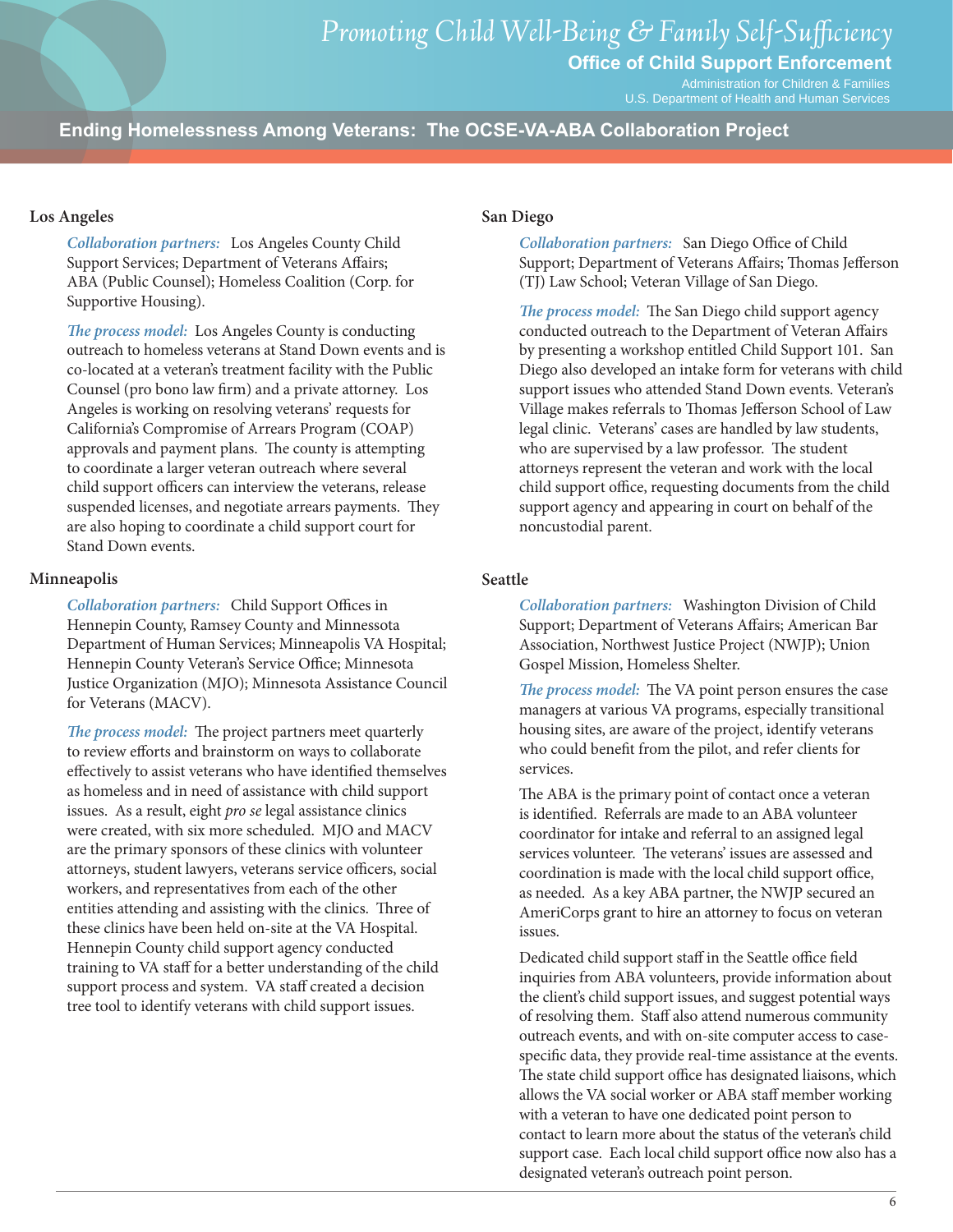Administration for Children & Families

U.S. Department of Health and Human Services

**Ending Homelessness Among Veterans: The OCSE-VA-ABA Collaboration Project**

#### **District of Columbia**

*Collaboration partners:* District of Columbia's Child Support Services Division; Legal Aid Society of the District of Columbia (LAS); Washington Legal Clinic for the Homeless (WLCH); Veterans Affairs Medical Center (VAMC).

*The process model:* The goals of the VA and the child support office are to enhance services to veterans who are noncustodial parents with child support obligations. VA staff are responsible for connecting the child support office to veterans or service providers who provide services to veterans. Child support staff disseminate information to veterans about services, programs, and procedures. Legal services attorneys assist veterans with legal matters such as child support, housing, and benefits.

Legal Aid refers veterans for numerous services including advice and representation on family law issues (child support, divorce and/or custody); initiation of requests for modification of interstate orders; initiation of requests for reinstatement of a driver's licenses; referral of veterans to pro bono attorneys; and referrals to legal providers in other states for veterans with out-of-state issues.

The VAMC has set up several outreach events for the project, identified and referred veterans for legal aid, and scheduled bimonthly meetings to assess progress. Child support staff provide veterans with information at all outreach events. They also offer one-on-one sessions with veterans to answer individual questions.

### **Resources for Assisting Homeless Veterans**

**National Coalition for Homeless Veterans**

[www.nchv.org](http://www.nchv.org)

- **Department of Veterans Affairs**  [www.va.gov/HOMELESS/](http://www.va.gov/HOMELESS/)
- **U.S. Interagency Council on Homelessness**

[www.usich.gov](http://www.usich.gov)

#### **The Federal Office of Child Support Enforcement's monthly online newsletter,** *Child Support Report***:**

[www.acf.hhs.gov/programs/cse/pubs/2010/csr/csr1011.pdf](http://www.acf.hhs.gov/programs/cse/pubs/2010/csr/csr1011.pdf) [www.acf.hhs.gov/programs/cse/pubs/2010/csr/csr1001.pdf](http://www.acf.hhs.gov/programs/cse/pubs/2010/csr/csr1001.pdf) [www.acf.hhs.gov/programs/cse/pubs/2009/csr/csr0906.pdf](http://www.acf.hhs.gov/programs/cse/pubs/2009/csr/csr0906.pdf)